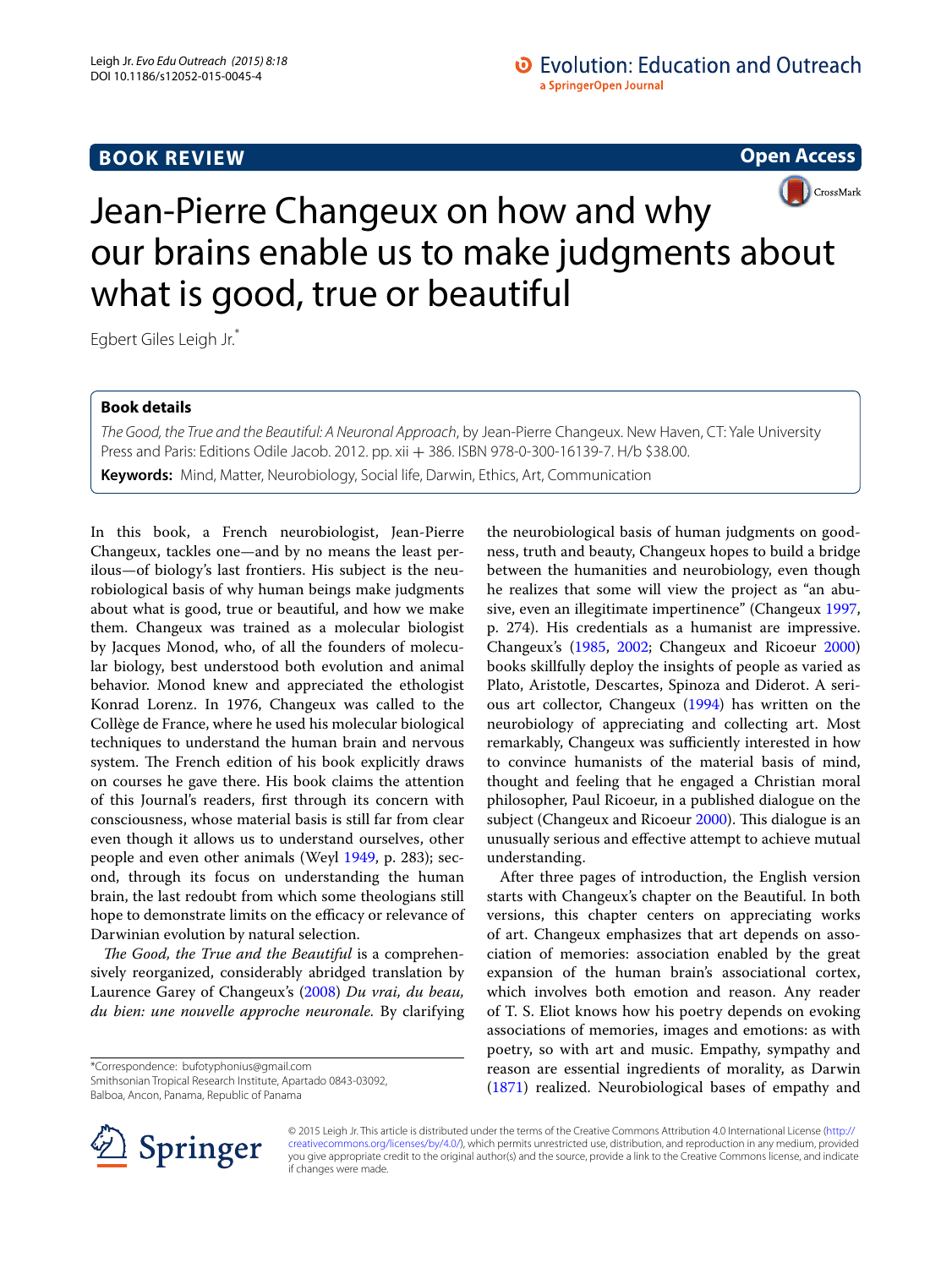sympathy are being progressively elucidated, as this book shows and later work such as Marsh et al. [\(2014](#page-5-8)) abundantly confirms.

Trying to define beauty, Changeux summarizes views from Plato onward, singling out Plato's dialogue "Greater Hippias," from which he extracts two definitions: "formal appropriateness, where the unity of the whole triumphed over the multiplicity of its parts," and more especially, the harmony of those parts in the service of a beneficial function. Haldane's ([1932:](#page-5-9) 162) remarkable understatement, "in the cases of sexual selection and the evolution of flowers, survival value has been determined by animal aesthetics, which are not altogether unlike our own" suggests that Plato's view echoes ancient instinct. Then, after discussing the physics and neurobiology of seeing and hearing, Changeux turns to the role of empathy and sympathy in creating and appreciating art. He sees art as first gripping the viewer by an emotion—delight in something's or someone's beauty, sorrow at a depicted grief, anger at a depicted wrong. This grip depends on the artwork's ability to arouse the reader's empathy or sympathy with the artist's own response. Creating such a work of art involves not only inspiration but a great deal of trial and error—comparing the effectiveness of different designs or coloring as a writer compares the effectiveness of different wordings (p. 35). Empathy and sympathy have neurobiological bases: they are often aroused by facial expressions, such as pain or joy. Neurobiologists have long been preoccupied by the ability to recognize faces and infer emotions from facial expressions (p. 29). Changeux discusses studies by a French painter of Louis XIV's time, Charles Le Brun, of the connection between facial expressions and the underlying emotions they reflect (pp. 67–70), which Darwin ([1872](#page-5-10)) mentioned in his more general study. After the initial emotion, reason is used to understand, discipline and order the emotional reaction (p. 40).

Changeux (pp. 39–52) compares art and music: in both, beauty reflects appropriate harmony among their parts. Music, like painting, conveys emotions, and response to music has neurobiological bases. Martha Nussbaum ([2013\)](#page-5-11) gives a striking example from Mozart's opera, the Marriage of Figaro, of how words and music can conjointly lend emotional punch to a reasonable belief. Many consider this opera a frivolous, defanged, version of a play Beaumarchais wrote to ridicule the hierarchical order of prerevolutionary France. In the opera, Figaro is as preoccupied by desire for honor, power, and revenge for wrongs real or imagined, as the Count and his allies whose designs Figaro seeks to foil. On the other hand, the opera's women, particularly the Countess and her servant Susanna are habitually concerned with others, helpful, unconcerned with hierarchy and not vengeful—their

attitudes are truly revolutionary, not just more of the same. Nussbaum ([2013,](#page-5-11) pp. 40-53) shows how powerfully the music reinforces the libretto's message. Why did not others notice what she saw? True, Martha Nussbaum is uncommonly perceptive. The real lesson here, however, is that great art makes demands of its spectators as well as its creator, as Changeux (p. 61) emphasizes. Appreciating art involves an effortful collaboration between artist and spectator.

The following chapter, on the Good, opens by criticizing Hume's distinction between what is and what ought to be (p. 71). This criticism will upset many, but even Plato, for all his emphasis on divine norms, remarked that a gang of thieves will cooperate effectively only if they can trust each other (an insight shared by an ancient Chinese philosopher: Waley [1982](#page-5-12), p. 74). Here, Plato inferred a (within-group!) golden rule from an empirically based thought-experiment. Natural selection favors cooperation over cheating among members of a monkey group or honeybee colony, suggesting how, as Darwin ([1871](#page-5-7)) argued, moral conclusions can emerge from empirical experience. Indeed, the idea that one cannot reason meaningfully about moral questions is one of the oddest of modern superstitions (Midgley [2003\)](#page-5-13), one decisively refuted by Shakespeare's plays. Here, Changeux discusses the origin of ethics, the natural, neurobiologically based human predisposition to moral judgment, and how cultural evolution has shaped and changed social and cultural norms during human history (p. 72). His brief discussion mentions the unusual human ability to infer the, knowledge, beliefs and intentions of others from their actions and facial expressions, and plan actions accordingly (p. 74); the instinctive tendency of a child (or other social mammal) to cease hurting companions when they show signs of pain or distress (p. 75); and the role of consciousness in imagining different modes of action and evaluating their moral consequences. Changeux cites how 4-year-old children distinguish social conventions such as dietary taboos, which they see as applying only to specific social groups, from universally obligatory moral rules against robbery, murder, slander &c (p. 77)—a distinction he hopes will help us form general moral rules applicable to all humanity, not just one tribe or nation (p. 79). Changeux and Ricoeur [\(2000](#page-5-5)), however, present the neurobiology involved far more thoroughly.

The big puzzle about this chapter is what it omits. Following Spinoza, Changeux and Ricoeur ([2000](#page-5-5), p. 222) argue that the most basic ethical virtue is selfpreservation. They quote Spinoza's statement that "The [effort] to preserve oneself is the primary and sole basis of virtue." This remark sounds horridly selfish, but Damasio ([2003,](#page-5-14) p. 171), following Spinoza, remarks that the drive for self-preservation "leads to virtue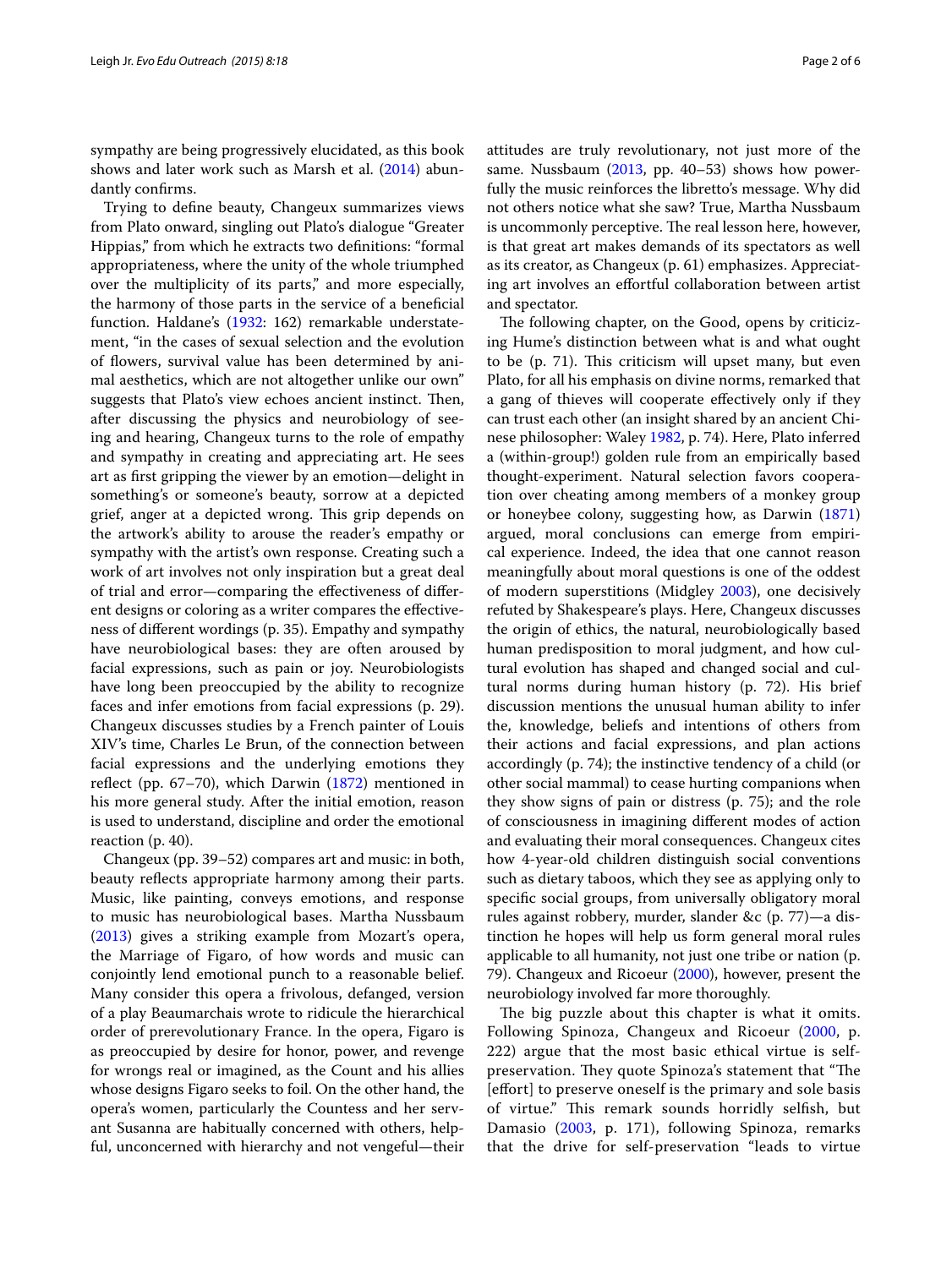because in our inalienable need to maintain ourselves, we must, of necessity, help preserve *other* selves." Plato's thieves knew this, as did Darwin ([1871\)](#page-5-7). Any animal that helps fellow group members lest its group dwindle to defenseless size (Leigh [2010](#page-5-15), p. 15) acts as if its future depends on those others. Ethics *can* be founded on the instinct of self-preservation—after all, we are commanded to love others as we love ourselves. The instinctive desire for self-preservation must have a neurobiological basis (Damasio [2003](#page-5-14), p. 171). Given Changeux's respect for Spinoza, why did this chapter omit the principle by which natural selection would favor a proper ethics in sufficiently intelligent social animals (Darwin [1871\)](#page-5-7)?

In the French edition, Changeux discusses the Good before the Beautiful: his views on art have a strong moral element, and presuppose some understanding of the neurobiological bases of ethical responses. The English edition's discussion of the Good begins with ethical norms (pp. 71–80), whereas the French version prepares readers for this discussion. First, it surveys ideas on how and why human social life and associated ethical norms developed (pp. 103–115, 80–103 in the English version). Here, Changeux remarks how "the Golden Rule of moral conduct is common to most philosophical and religious traditions" (p. 107). This survey also includes an account of the various stages by which children's awareness of others advances until, at age four, they can infer intentions, beliefs and emotions of others; and evidence for the neurological basis of feeling another's pain (pp. 107–115 in the English version)—all useful background for discussing ethical norms. Next, Changeux discusses what circumstances cause natural selection to favor social life in animals (pp. 115–123). He considers kin selection, which drove the evolution of insect societies (Hamilton [1964](#page-5-16)), reciprocal altruism (tit for tat), and selection among groups. Darwin ([1871](#page-5-7), p. 166) invoked selection among tribes of hunter-gatherers, which numbered about 25 individuals apiece (Boehm [2012,](#page-5-17) p. 80), to help explain the evolution of human morality—a reasonable view if the egalitarianism within such tribes equalizes reproductive success among a tribe's members (Boehm [1997](#page-5-18)). Changeux's original order was judicious. Many will consider a materialistic explanation of human ethics only if they understand how natural selection could favor such ethics. Although in the 17th century Spinoza's *Ethics* showed why competition would favor social cooperation (Damasio [2003,](#page-5-14) p. 171) and Adam Smith [\(1776\)](#page-5-19) made this plain as day a century later, many biologists still prate endlessly about the "paradoxical" prevalence of cooperation in a world shaped by the competitive process of natural selection. Given this situation among biologists, could ordinary readers know better?

The English edition's chapter on Truth starts with a prologue on the "naturalistic conception of the world" (pp. 124–138). This prologue set the stage for the whole of the French edition, as it sets forth the philosophy, and some of the themes, of its project. Here, Changeux approvingly quotes Joëlle Proust: "A philosophical theory is naturalistic when it recognizes as legitimate only those objective undertakings and explanatory principles normally recognized and adopted in the natural sciences" (p. 135). The main heroes of this prologue, however, are Charles Darwin and Karl Popper. Darwin showed how differential replication of different heritable variants creates a feedback between an environment and the adaptation thereto of its organisms. Thanks to this feedback, selection is not merely the simple filter imagined by Midgley [\(2014,](#page-5-20) p. 71). Popper described how analogous feedback between different conjectures and their confrontation with observation or experimental test advanced scientific understanding by favoring ideas that represent reality better. These feedbacks have many analogues, ranging from the many "trial" representations of our surroundings from which our brain selects the best to present to our consciousness, to the many trials from which an artist or writer chooses the one that best achieves the desired effect. Changeux invokes many guises of trial and error.

In the English version, this prologue introduces a subchapter called "The Raging Beast—Cognition and Language," the title of the French original's Part II (of four). This is the beast Changeux seeks to tame. Henceforth, the two versions' organization match. First, Changeux reviews past thought about consciousness (pp. 138–146). He especially praises William James, who realized that one's sense of self is based on perceived consciousness, emphasized the role of conscious memory in our sense of time, and argued that "the question of fact in the free-will controversy… relates solely to the amount of effort or attention which we can at any time put forth" (p. 143). James's view of free-will is shared by Midgley ([2014](#page-5-20), p. 104): "the idea of free will… concerns *effort,* which is a perfectly real causal factor." Then Changeux documents the neural basis of different aspects of consciousness. He observes that lesions of different parts of the brain impair conscious (but often not unconscious) recognition of objects, familiar faces and perils like open flames (pp. 146–155). He shows how consciousness is revealed by the brain's electrical activity—similar when awake and focusing on sensory inputs, or dreaming and attending to memories, but very different in unconscious deep sleep (pp. 155–160). Brain imagery reveals the parts of the brain involved in subjective experience, focused attention and perception (pp. 160–165). Finally he presents his own views, remarking that "Consciousness attained its apogee through deliberation, which depends on judgment,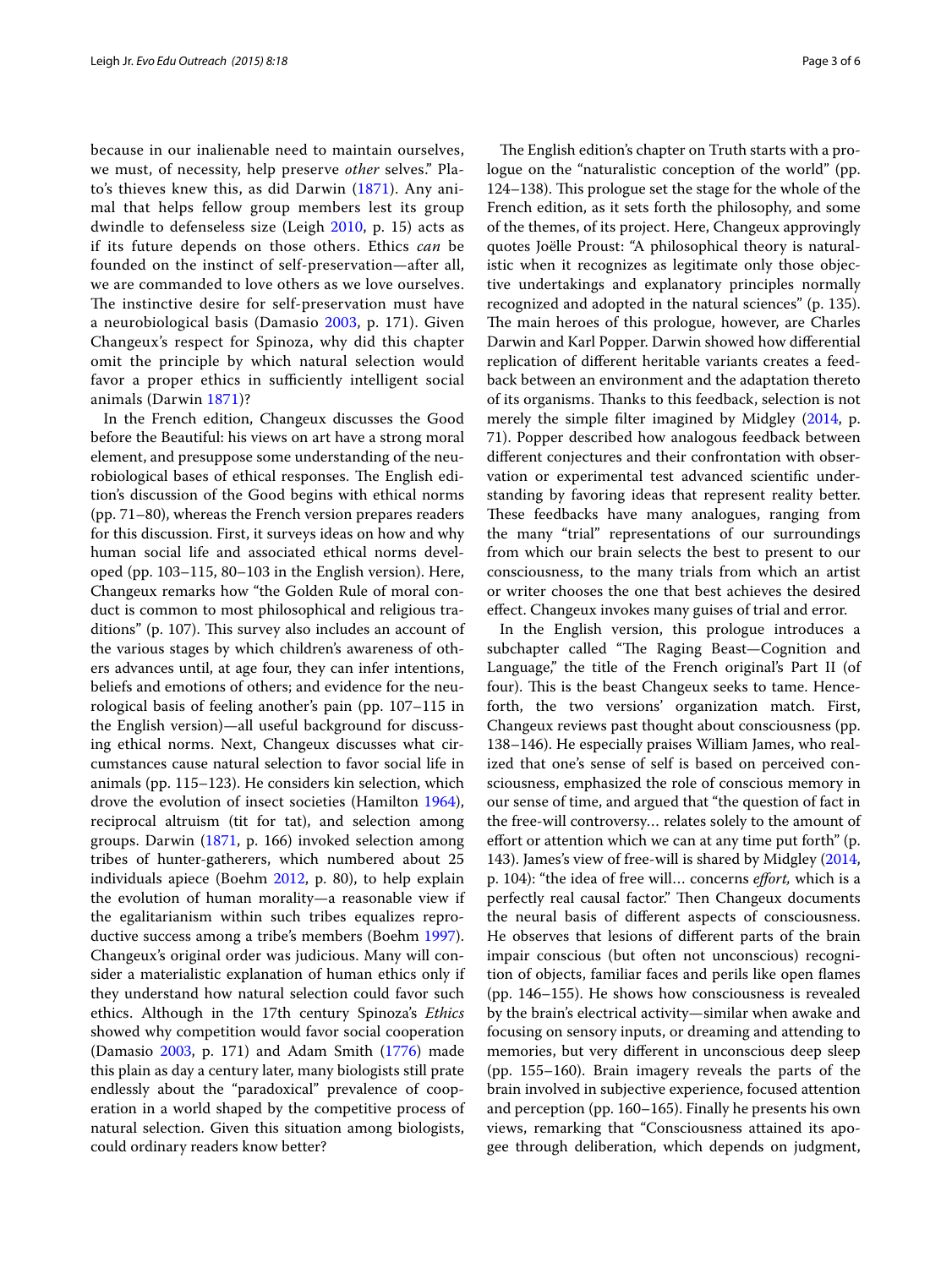which is the result of impulse and inhibition" (p. 171). He views consciousness as a global neuronal workspace— Monod ([1971](#page-5-21): 154–159 called it a "simulator"—that imagines possible actions, and predicts and evaluates their consequences. This workspace integrates perceptions, memories, and evaluations of past actions and organizes suitable responses (pp. 171–176). He uses specific models, based on his understanding of brain architecture, to learn what neural processes are needed to deal with specific tasks which psychologists assign patients in order to diagnose their neural disorders. These processes involve long-axon associative neurons which connect different parts of the brain, and short-axon neurons involved in specific subroutines, such as vision and movement, involved in executing the assigned task. Such long-axis neurons are most common in the brain's frontal lobes, which are involved in tasks requiring conscious effort (p. 179).

Alison Jolly [\(1966](#page-5-22)) argued that intelligence evolved in primates to cope with problems of social life. It is therefore fitting that Changeux next considers neurobiological enablers of social life, especially communication. Although language encodes concepts and their relationships to communicate them, the meaning of speech depends on context: just as we unconsciously extract a pictorial hypothesis of our surroundings from a maze of visual data, so we infer (often equally unconsciously) the meaning of a spoken message using our picture of the speaker's knowledge, beliefs and intentions (pp. 180– 184). Language involves effortful cooperation between speaker and hearer that requires both "theory of mind" and consciousness, which integrates input from unconscious subroutines in different parts of the brain—such as that which infers an object from its various perspective views, that which stores memory, and that which evaluates remembered actions—to choose an appropriate response from the available possibilities. Theory of mind has a neural basis that includes mirror neurons, which fire similarly if an animal performs a complex action or if it sees another perform it (p. 185). Cerebral imaging reveals activity in several parts of the brain during tasks requiring "theory of mind." Specific neural lesions impair abilities related to theory of mind, such as distinguishing self from nonself (pp. 186–187).

Noam Chomsky showed that children can learn to speak thanks to an "innate grammar," a template for arranging words in meaningful sentences (p. 191). Language hinges on asymmetry between the brain's right and left halves—already evident in the skulls of *Homo habilis*, and progressively greater in *H. erectus* and *H. sapiens* (p. 196). The neurobiological basis of speech is revealed by lesions in different parts of the brain impairing different aspects of speech, such as forming words, understanding

them, or forming and relating concepts (p. 195). These lesions, like those impairing theory of mind, reveal a hierarchy of layers of organization in the brain, from simple, rigid, automatic routines to complex, flexible, voluntary processes, the highest level being consciousness, which deliberates among competing alternatives. Higher levels evolved later, and lesions at higher levels induce failure to integrate different inputs, undoing the achievements of evolution (pp. 197–198). This helps us understand why behaviors of some small mammals are more automatic than they seem. Meerkats teach young how to handle difficult prey by bringing them progressively less disabled prey to deal with, but mothers judge how much to disable prey by the age of the young as revealed by the timbre of their calls, rather than direct assessment of their ability to handle prey (Thornton and McAuliffe [2006](#page-5-23)).

Integrating neural inputs presuppose suitable interconnections, synapses, among our brain's  $10^{11}$  neurons, which organize our sensations and coordinate them with our activity. Genes program the formation of synapses, about 10,000 of them per neuron, but synapses last only if used (p. 203). Blind children interpreting Braille coopt parts of their visual cortex to integrate and interpret tactile stimuli (p. 208), using synapses that would otherwise die.

Now, Changeux turns to writing—forming visual signs denoting concepts, whose arrangement conveys relationships among the concepts (p. 209). Because writing can store knowledge for generations, often in movable form, it plays a vital role in cultural inheritance and cultural evolution. He describes the progress of visual signs from prehistoric cave paintings with associated abstract signs (p. 211) to the independent invention of picto-ideographic writing in Sumeria and Egypt before 3000 BC (p. 213), and the Sumerian invention of cuneiform, where the signs denoting both objects and concepts are simpler and more abstract (p. 214). Later, ideograms in some monosyllabic languages became syllabograms where signs represent sounds. Alphabets, where letters denote sounds (p. 218), were invented about 1500 BC. Changeux shows how successive stages in this development were stimulated by the need for people of different cultures and languages to communicate (pp. 214–215, p. 219), Neurobiological bases of writing and reading, like those of speech and understanding, are revealed by the effects of different lesions, and cerebral imagery of people reading (pp. 220–225).

Now Changeux turns to topics bearing less obviously on how minds work, discussing evolution, especially of the nervous system, from invertebrates to human beings. He models the morphogenetic processes causing the divergence of vertebrate from invertebrate brain and nerve cord (p. 246). He ascribes the increased size and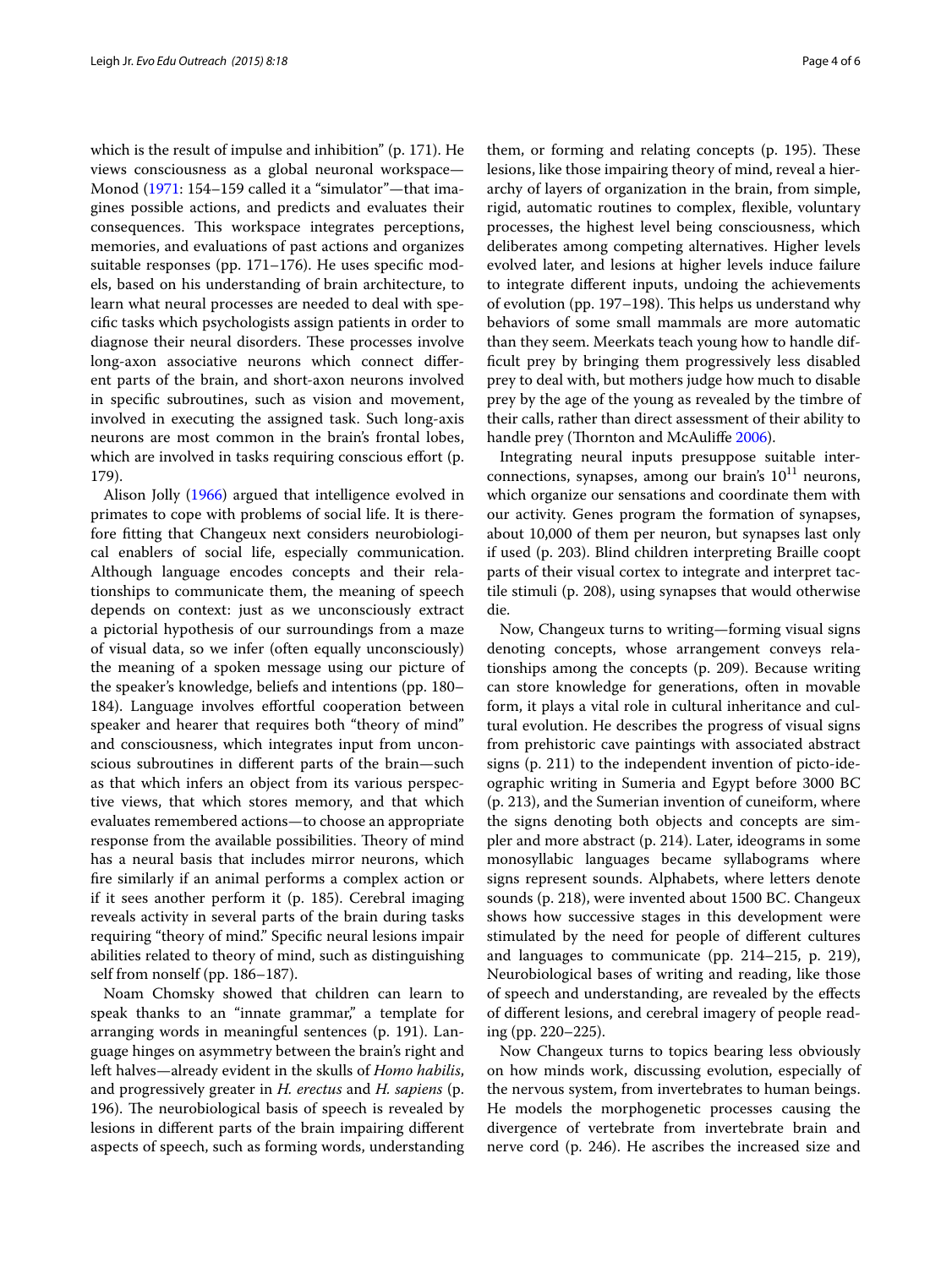complexity of the human brain mostly to the increased complexity of its the network of interconnections (p. 243), which genes control least precisely (pp. 256–257) and emphasizes how spontaneous electrical activity in the developing nervous system stimulate and preserve neural interconnections (pp. 257–265).

Next Changeux considers topics central to his own progress from molecular biochemist to neurobiologist. He discusses receptors of neurotransmitters—chemicals that influence transmission of nerve impulses across synapses. He focuses on the function and molecular structure of receptors of acetyl choline and shows how they integrate various chemical inputs (pp. 272–292). A molecular model on how a sea slug learns a conditioned reflex (pp. 295–301) shows how far we are from a mechanistic understanding of how we learn concepts. A section on the chemistry of consciousness (being awake rather than asleep) focuses mostly on how general anaesthetics affect transmission of neural impulses (pp. 301–313).

Then Changeux summarizes his previous work, giving a useful resumé of this book's arguments; reflects on death and its significance; and closes with remarks about how science has promoted civil rights, and his hope that his work will enhance universal human understanding.

What has this book told us? Using evidence ranging from brain lesions to neuroanatomy, electrophysiology, the effect of anaesthetics and mind-altering chemicals and cerebral imaging, he shows that the brain is involved in and essential to emotional responses and conscious effort of all sorts, ranging from appreciating art to speaking, writing, and judging between right and wrong, both intellectual and ethical. Neurobiology has revealed not only the loci of various aptitudes but how the brain coordinates and integrates contributions from these aptitudes. He has not yet destroyed "the barrier that divides our subjective experience from the objective physiological events that occur in out body" (Lorenz [1978,](#page-5-24) p. 169) although he finds objective signs of various subjective states. He gratifyingly refuses to focus on the objective to the exclusion of the subjective. To prove, however, that mind is made of matter, he must demonstrate the material basis of consciousness, and that he has not yet done.

Following carefully in the footsteps of Darwin [\(1871](#page-5-7)), he does show when and how selection would favor the ability of intelligent social animals to make judgments on the good, the true and the beautiful. I have no idea whether consciousness has a purely material basis. Changeux, however, has shown that consciousness is so enmeshed in matter that his project should be pursued. Phenomena such as dissipative structures—intricate, selforganizing patterns appearing in chemical systems which input of energy keeps far from equilibrium (Prigogine [1978](#page-5-25)) suggest properties of matter that Aristotle never

dreamed of. Christians should expect that the matter they believe God created, when suitably arranged, can do more wonderful things than anyone ever expected, whether or not consciousness itself has a material basis.

Changeux's prejudices will put off some readers. Unlike Changeux and Joëlle Proust (p. 34), the atheist Haldane ([1927\)](#page-5-26) thought that science was not the only source of truth. Other prejudices may do more damage. Describing human beings as "conscious automatons" seems to ignore the personal judgments involving unprogrammable ideals such as beauty, simplicity and appropriateness, particularly important in art, mathematics and science but essential to all human behavior (Putnam [1992](#page-5-27), pp. 1–18). Changeux believes that the truths of mathematics are culture-dependent (Changeux and Connes [1995](#page-5-28), pp. 31ff). The mathematician Alain Connes rightly denies this (Changeux and Connes [1995](#page-5-28), p. 5). After all, there are exactly 17 kinds of "wallpaper symmetry" on a plane surface (Weyl [1951\)](#page-5-29), no matter on what planet, no matter who if anyone is there to deduce or recognize this fact. Connes accepts that minds are material. Can material minds can apprehend immaterial truth? This possibility should not be dismissed unheard.

The question a humanist would ask about this book is whether its view of what it is to be a human being is too limited. Were this true, Changeux's project would be dangerous. The tunnel-vision views of economic determinists, communist and capitalist, of what human beings want from life, have been socially devastating (Bernanos [1953](#page-5-30); Nussbaum [1995](#page-5-31)). Changeux is a Darwinist, and some neoDarwinians have advanced remarkably limited views of human nature (Polkinghorne [2005](#page-5-32), pp. 41–55; Midgley [2010](#page-5-33)). Dawkins [\(1976](#page-5-34), p. 2) argued that "we, and all other animals, are machines created by our genes… a predominant quality to be expected in a successful gene is ruthless selfishness. This gene selfishness will usually give rise to selfishness in human behavior…" Wilson ([1975\)](#page-5-35) accepted this implication. Changeux, however, does not.

The difference between Changeux and Polkinghorne reflects what they have read. Changeux has read, marked, learned and inwardly digested Darwin's ([1871\)](#page-5-7) *Descent of Man*, which argues convincingly that human beings inherited their social insects from their social primate ancestors, which could not afford to act like egoists. Polkinghorne, by contrast, read neoDarwinians with an overly one-dimensional view of human beings, such as Wilson ([1975\)](#page-5-35), whose view of human nature is as limited as that of any economic determinist, but not other Darwinians who view human beings in an ampler social and intellectual context, such as Lorenz ([1978](#page-5-24)), Durham ([1991](#page-5-36)) and Changeux and Ricoeur [\(2000\)](#page-5-5). Polkinghorne [\(2005](#page-5-32)), moreover, failed to recognize that faculties such as